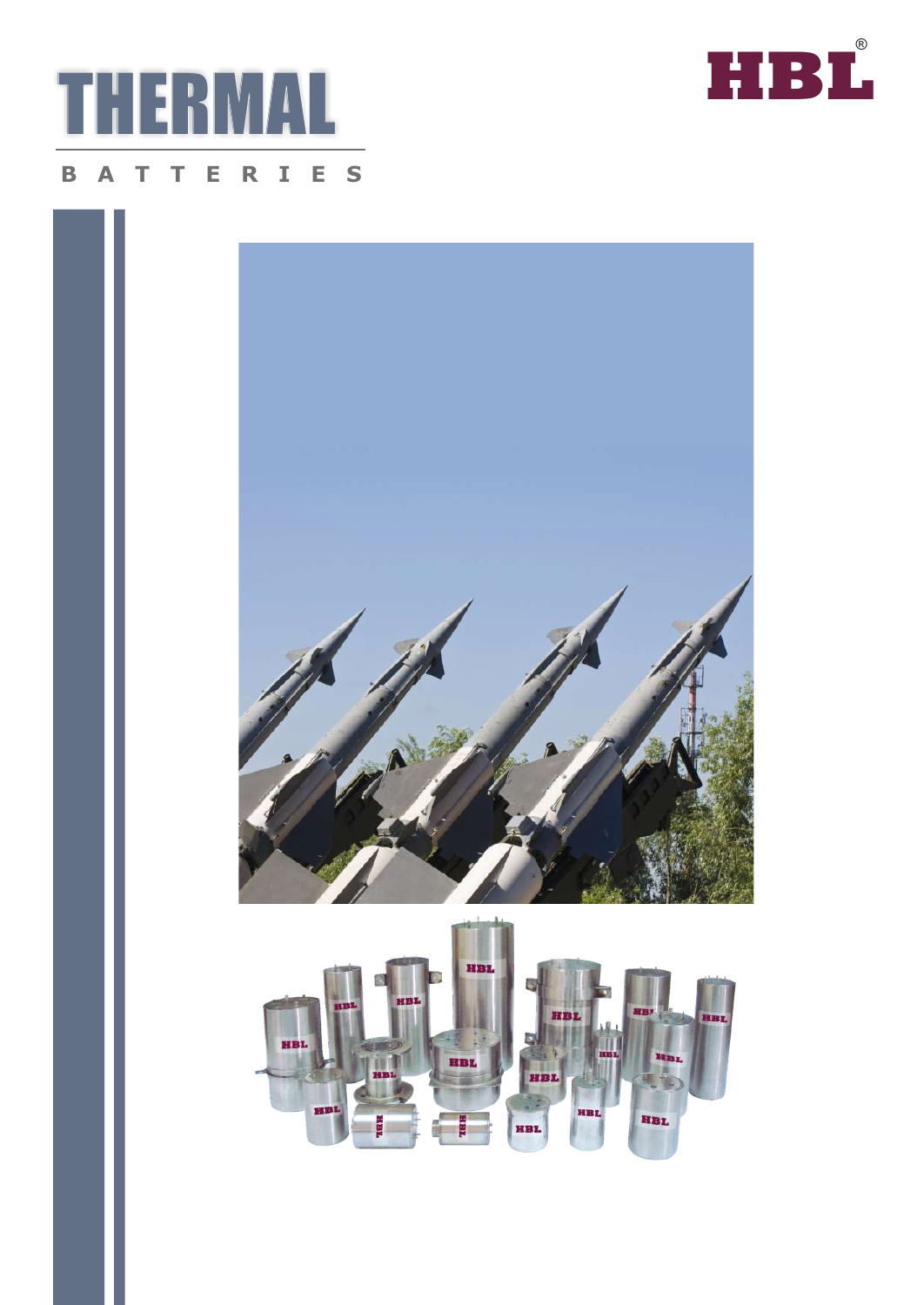## THERMAL

## **The Company**

HBL Power Systems Limited is the undisputed leader in the field of specialised batteries and DC power systems in India. HBL's batteries and electronic products are the preferred choice in a host of critical applications in Railways, Defence, Telecommunications, Non-conventional energy and other core Industrial sectors.

## **Thermal Battery**

HBL batteries are used worldwide by various defence organizations. We offer wide range of batteries [5-150V]. We supply custom – built batteries. The technology is based on Lithium alloy and Iron Disulphide. The technical specifications of batteries are :

| Diameter                 |    | 13 to 127mm.                                 |
|--------------------------|----|----------------------------------------------|
| Height                   | ÷  | 15 to 250mm.                                 |
| Voltage                  | ٠  | 5 to 150V                                    |
| Capacity                 | ÷  | milli Watt to 16KWatt.                       |
| <b>Operating Life</b>    | ÷  | 1 second to 30 minutes                       |
| Operating temperature    | ÷. | $-54$ C to $+71$ C                           |
| <b>Activation System</b> | ÷. | Electric/Mechanical primer (percussion)      |
| Shock                    | ÷. | 20 - 250g for 8 ms                           |
| <b>Random Vibration</b>  | t, | Upto 14 grms (higher levels can be supplied) |
| Acceleration             | t  | Upto 90 g                                    |
| Spin                     |    | Upto 3000 rpm                                |

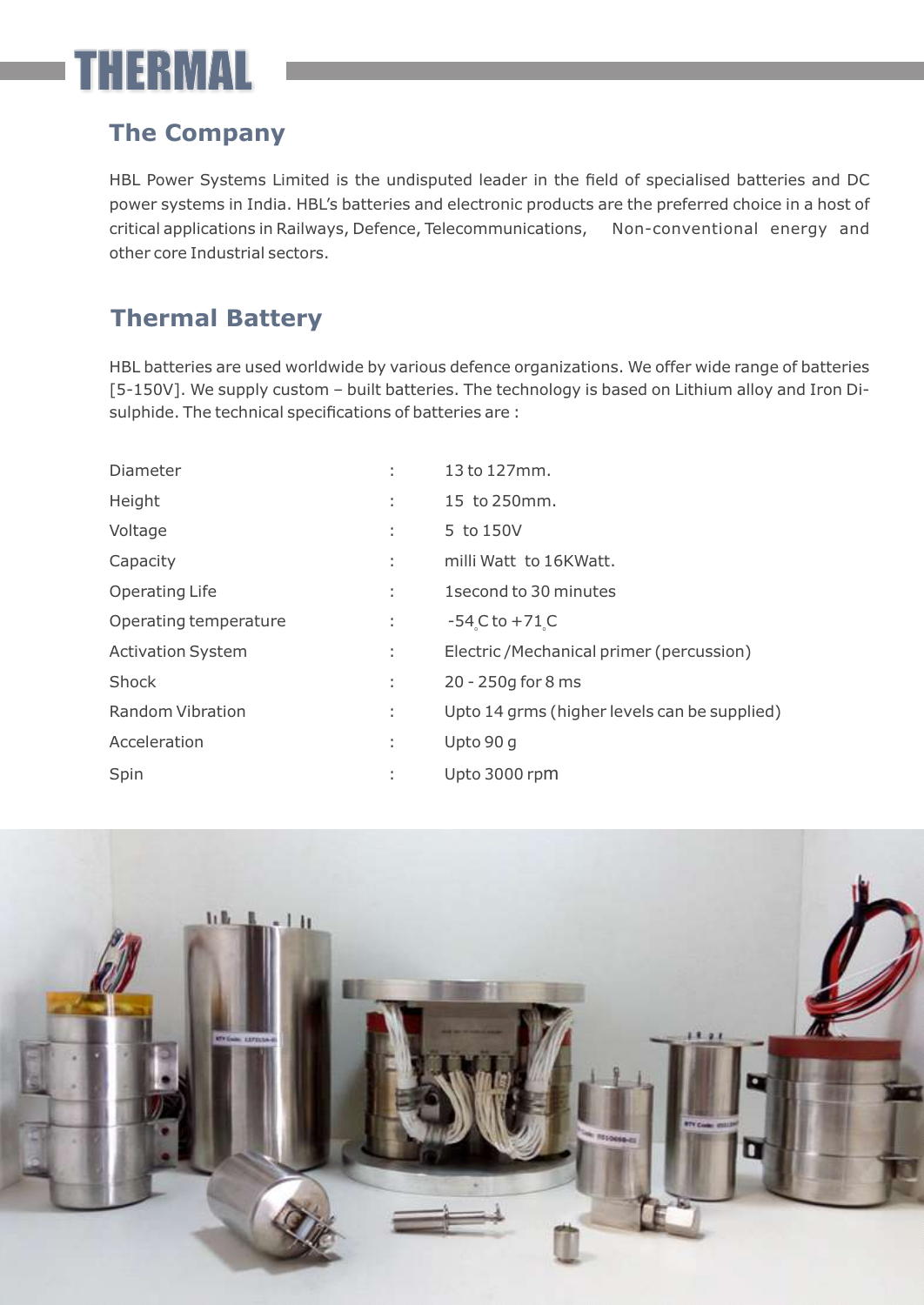### **The actual applications**

Short range and long range missiles - Air to Air, Surface to Air. Anti- tank missiles, Rockets, Guided bombs. Submarine Torpedo engine priming

#### **Typical battery Construction**



THERMAL

#### **Typical Discharge characteristics**



DURATION (Secs)